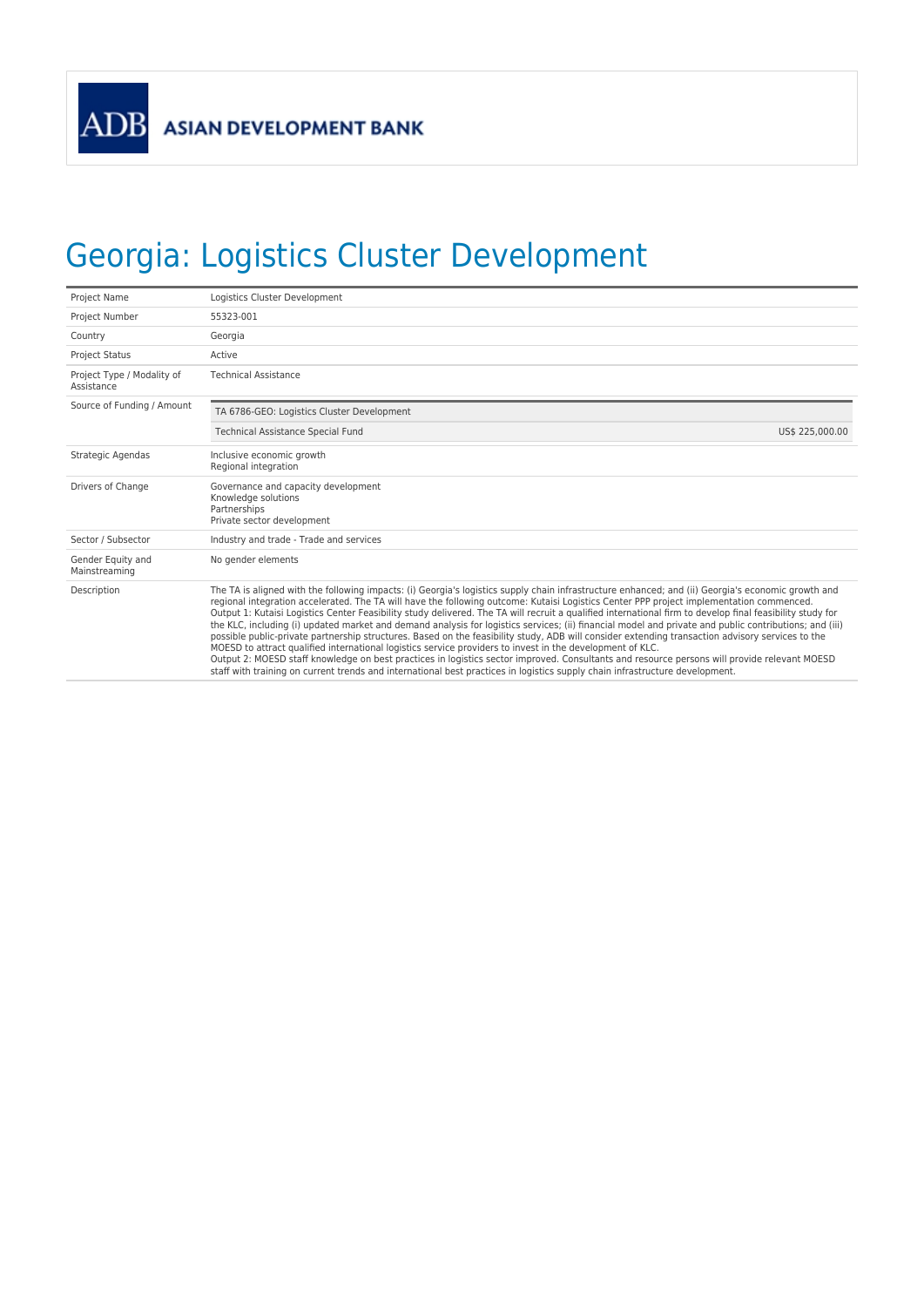Project Rationale and Linkage to Country/Regional Strategy

Under the proposed small-scale TA, ADB will support Georgia to undertake a feasibility study for the development of integrated logistics center in west Georgia. The project will be designed as a Public-Private Partnership initiative to facilitate private investment in logistics infrastructure vital for Georgia's development as a regional economic corridor and transport hub. Subject to the outcome of the feasibility study, ADB will consider

extending transaction advisory services to Georgia to help bring the project to fruition.<br>Located at the crossroads of Central West Asia and Eastern Europe, Georgia has historically played significant role in the movement the historic Silk Road. After its independence in 1991, Georgia rediscovered the advantages of its geographic location, repositioning itself as an aspiring regional economic corridor and a transport and logistics hub. For more than two decades, the successive governments, supported by<br>development partners, have invested in strategic transport infrastructure projects the vision of Georgia as a regional economic corridor. In modernizing Georgia's transport sector, the government efforts have been focused on<br>rehabilitating Georgia's strategic East-West highway and rail corridors. Most of maritime sector, Georgia's two Black Sea ports of Batumi and Poti are owned and managed by international operators and serve as gateways for<br>international trade in Caucasus and partially for Central Asia. Total transshipme in 2019. APM Terminals, which owns and operates the Poti port, is investing \$250 million to develop Georgia's first deep-water port by 2023, to double the annual container capacity to 1 million TEU. In parallel to investments in transport infrastructure, the government consistently<br>maintained liberal trade regime, accomplished free trade agreements and implemented customs modernization through integration of tax procedures and border control into Revenue Service agency; (ii) Introduction of the Automated System for Customs Data (ASYCUDA); and (iii) creation of one stop-shop inland customs clearance zones for simplified cargo clearance and collection.

Despite these achievements, prospects to develop a transport and logistics hub in Georgia are constrained by lack of qualified logistics services.<br>The local market is dominated by freight-forwarders and warehouse operators logistical arrangements, with high capital and operational expenditures. The World Bank's Logistics Performance Index, which ranks Georgia 119<br>out of 160 countries, indicates that Georgia is lagging behind other countries inadequate public infrastructure and lack of integrated strategic planning. However, the existing gaps are also indicative of significant<br>opportunities, particularly against the background of the country's recent progress

sectors have contributed to demand growth for modern logistics services. Georgia's free trade agreements with EU and the People's Republic of<br>China, which came into force in 2016 and 2018 respectively, have opened prospect gaps in logistics services constrain Georgia's integration into global supply chains; (ii) Georgia has sufficient freight turnover and market demand necessary for modern logistics cluster development; and (iii) the government has a role to play in catalyzing transformation in the logistics market<br>through a combination of policy interventions and public-private partners

To support Georgia in developing modern logistics clusters, in 2017 the World Bank conducted a feasibility study, which identified two potential<br>locations for logistics centers in the capital Tbilisi (1.1 million inhabitan expressions of interest from private sector to develop the two logistics centers on a build-own-operate basis. The government pledged to contribute necessary land and offsite infrastructure, such as access roads and utilities, free of charge. The two projects did not attract a sufficient<br>number of qualified bidders and the tender was closed. The lack of int attributed to weak market outreach, limited experience with structuring PPP projects and lack of transaction advisory services. In 2021, the<br>government approached the World Bank to revise and update the feasibility study f PPP project and bringing it to the market once again. The government requested ADB to help revise and structure the Kutaisi Logistics Center (KLC) PPP project and consider extending transaction advisory services to facilitate private sector participation.<br>The site identified for the KLC is located in direct proximity to the Kutaisi International Airport, the railway

Baku/Yerevan, and the East-West Highway. Poti port is only 75 kms away and Kutaisi industrial areas are within 50 km radius. About 39 hectares of land and 134 000 square meters of logistics facilities are envisioned for KLC development with the total estimated investment of about \$71 million<br>over two development phases. The preliminary design has been completed, inc by Georgian Railways. The Government is willing to bear the cost of the land and off-site infrastructure, which constitutes about 7% of capital cost. The government sees the prospective KLC as: (i) a distribution hub for West Georgia and cross-docking point for distribution in East Georgia; (ii)<br>consolidation and processing center of high value agricultural exports orig high value agriculture and other value-added products. The feasibility study estimates potential cargo flow to the Kutaisi Logistics Center from 1.1<br>to 2.8m tons by 2030, including significant portion of temperature sensit

given the potential role of the project, among other government initiatives, in aiding the economic recovery from COVID-19 impact. ADB will also<br>support MOESD in strengthening staff knowledge in logistics sector through tr aligned with operational priorities of ADB's Strategy 2030 and ADB's country partnership strategy for Georgia, 2019-2023, both of which adopt regional cooperation and integration as a primary strategic objective.

|  |  |  | × |  |  |
|--|--|--|---|--|--|
|  |  |  |   |  |  |

Georgia's logistics supply chain infrastructure enhanced Georgia's economic growth and regional integration accelerated

Project Outcome Description of Outcome Kutaisi Logistics Center PPP project implementation commenced. Progress Toward Outcome Implementation Progress Description of Project Outputs **Kutaisi Logistics Center Feasibility study delivered** Kutaisi Logistics Center Feasibility study delivered MOESD staff knowledge on best practices in logistics sector improved Status of Implementation Progress (Outputs, Activities, and Issues) Geographical Location and Communication Communication-wide Summary of Environmental and Social Aspects Environmental Aspects Involuntary Resettlement Indigenous Peoples Stakeholder Communication, Participation, and Consultation During Project Design During Project Implementation Responsible ADB Officer **Kiziria, George Communist ADB** Officer **Kiziria**, George Responsible ADB Department **CENT** Central and West Asia Department Responsible ADB Division Georgia Resident Mission